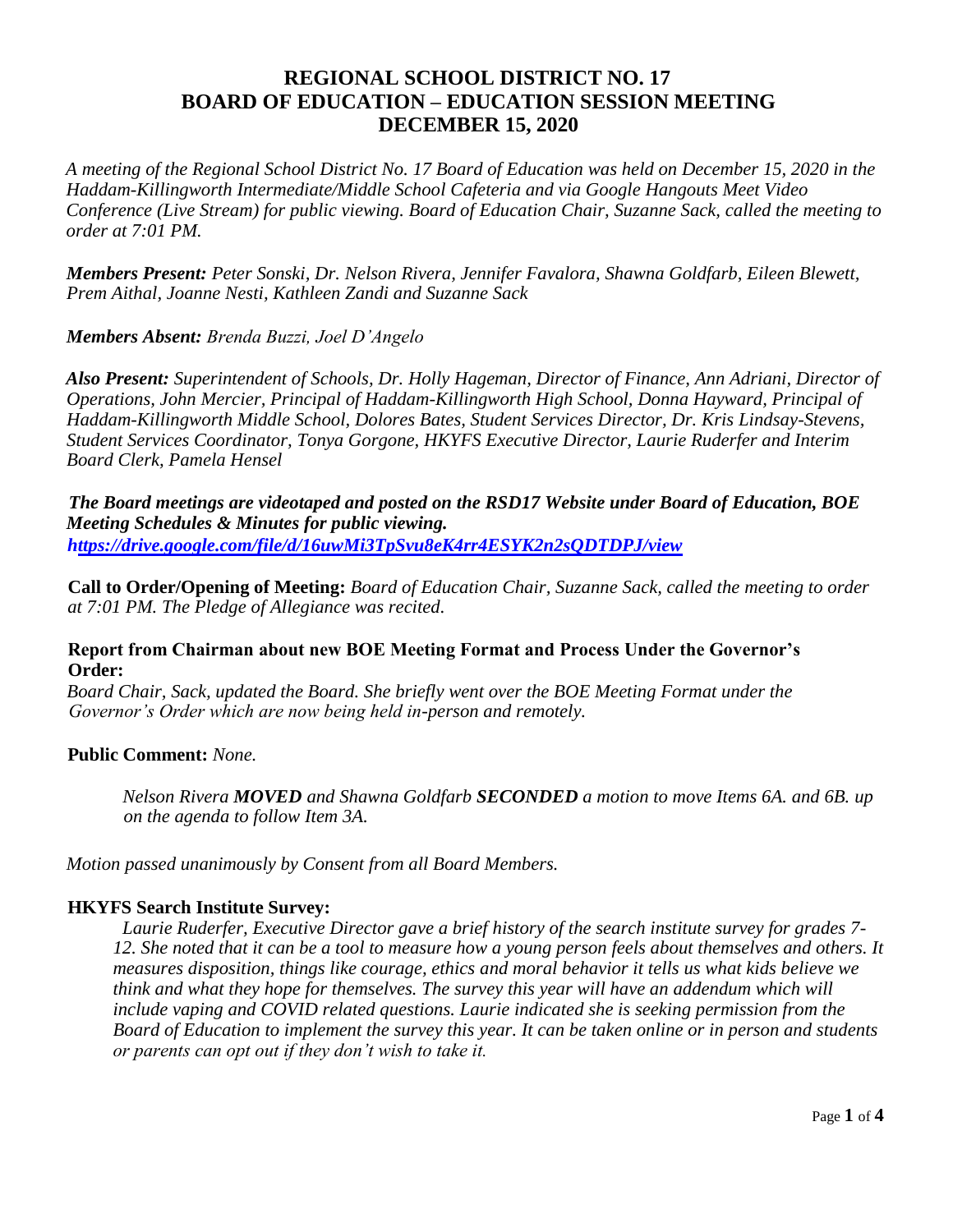*Prem Aithal MOVED and Joanne Nesti SECONDED a motion to approve the administration of the HKYFS Search Institute Survey.* 

*Motion passed unanimously by Consent from all Board Members.* 

### **Student Services 2020-2021 Continuous Improvement Plan**

*● Dr. Lindsay-Stevens reviewed Goal 1 - The mental health committee meets monthly and consists of school psychologists, social workers, and school counselors at all grade levels. The goal is to improve the mental health of students. Goal 2 - Partner with LEARN to conduct a nursing audit of all district health offices. Identify an online HIPAA compliant medical documentation system to be utilized in all health offices. Ensure the consistent practices are in place in all health offices. Goal 3 - Select and propose a new developmentally appropriate preschool playground to support the play skills and motor skills of students. Partner with LEARN for technical assistance to assess the structure of the preschool program (e.g. use of time, space, classroom management, etc.). Increase opportunities for some students to have extended school day services. Dr. Lindsay-Stevens reported that the collaboration with Effective School Solutions (ESS) has reduced outplacements and has been effective in helping students who struggle before they get to a point of critical need.* 

*Donna Hayward, Dolores Bates, Laurie Ruderfer, Dr. Kris Lindsay-Stevens and Tonya Gorgone left the meeting at 7:34 p.m.* 

#### **Board Subcommittee Reports:**

#### **A. Curriculum Subcommittee**

*Kathleen Zandi updated the Board. She spoke about the ESS contracted services which are not only meeting with students but also parents and families for therapy, group therapy sessions are also available. Kathleen referred to Heather Rigatti's report to the Curriculum Committee on State Assessments like Smarter Balance and noted that the assessments will be given to all students. The state testing then typically rolls to the accountability report. The state has requested a waiver this year from the Federal Government due to COVID-19, because schools are all operating according to their individual situations. Kathleen reported on a new course for the 2022-2023 school year in the Social Studies Department one semester on Black studies and one semester on Latino studies, this course is from the state developed curriculum and the course will be an elective. This course will be reviewed by RSD 17 prior to being incorporated into our curriculum. Kathleen reiterated Jennifer Beermuender's report to the committee on the various styles of reading assessments done in grades 3 – 8. In the spring select classes will pilot reading assessments using iReady.* 

#### **Old Business:**

**D. Policies 5118.1(a), 5152, 5131.914, 5141.4(a), 5125(a) (Second Read)** 

*Nelson Rivera MOVED and Kathleen Zandi SECONDED a motion to accept policies 5118.1(a), 5152, 5131.914, 5141.4(a), 5125(a) as recommended.* 

*Motion passed unanimously 9-0-0 by the following Votes:*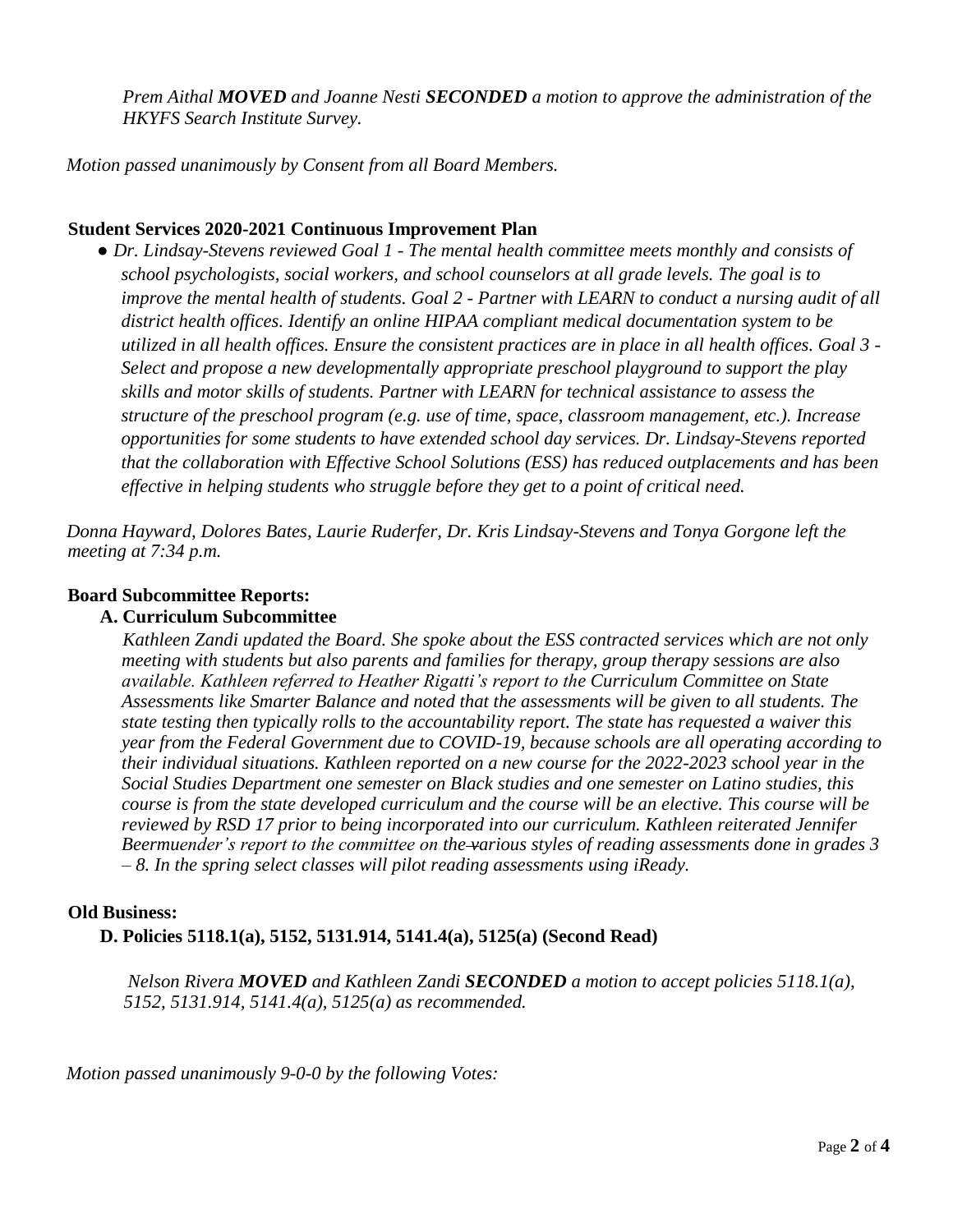| Kathleen Zandi       | YES $\sqrt{NO}$ A |                     |                                               |
|----------------------|-------------------|---------------------|-----------------------------------------------|
| Peter Sonski         | YES $\sqrt{NQ}$ A | Jennifer Favalora   | YES $\sqrt{NQ}$<br>$\overline{\phantom{a}}$ A |
| Dr. Nelson Rivera    | YES $\sqrt{NQ}$ A | Eileen Blewett      | YES $\sqrt{NQ}$<br>$\mathbf{A}$               |
| Joanne Nesti         | $YES \sqrt NO$ A  | Prem Aithal         | YES $\sqrt{NO}$ A                             |
| Shawna Goldfarb      | YES $\sqrt{NQ}$ A | <b>Suzanne Sack</b> | YES $\sqrt{NO}$ A                             |
| Joel D'Angelo Absent |                   |                     |                                               |
| Brenda Buzzi Absent  |                   |                     |                                               |

#### **New Business: 2020-2021 Operating Budget Update:**

*Eileen Blewett distributed a budget update to board members. Eileen pointed to some notable expenditures such as the Effective School Solutions (ESS) investment, improved technology, the new accounting system and the extended bus contract. Eileen also noted COVID expenses, demolition of the two playgrounds and the hiring of an LPN at the HKIS/MS. Superintendent Hageman stated that the LPN vs .5 school nurse was cost neutral this year. Eileen noted there have been additional custodial costs associated with COVID-19. We are still waiting for the State reimbursement on our solar investment. Peter suggested that because of the delay in State reimbursements for large projects like the underground tanks at the elementary schools and the High School Field House we should be mindful going forward with budgeting. Eileen reported that Ann is tracking all expenses and revenue very closely. Both Eileen and Suzanne expressed their gratitude to Ann for doing an excellent job of providing and explaining the appropriate documents for the Finance committee and Board of Education. Suzanne thanked Eileen for her work in chairing the committee.* 

## **Facilities: Sand Storage Project**

*Peter reported that Haddam is changing the surface treatment they use for roads in winter from salt and sand to salt only. He explained that salt alone is harmful to both concrete and asphalt surfaces. RSD 17 has been getting the salt and sand from Haddam and our maintenance crew has to rely on when the facility is open and often there are long wait times resulting in overtime costs. The committee proposed the district could become more self-reliant by building a structure to house sand and salt that we would use allowing no wait time and saving overtime costs. Peter reported the cost to build the structure to house the sand and salt would be \$14,443.82 and \$528.00 for the sand. Equipment which is currently stored outside can be put inside this structure when winter sand is not present. This shelter would be built adjacent to the bus garage.* 

*Peter Sonski MOVED and Eileen Blewett SECONDED a motion to utilize \$14,433.82 from Capital to purchase the structure (hut, blocks & vents) and \$528.00 from the operating budget to purchase the salt and sand.* 

*Motion passed 8-1-0 by the following Votes:* 

| Kathleen Zandi       | YES $\sqrt{NQ}$            |                     |                        |
|----------------------|----------------------------|---------------------|------------------------|
| Peter Sonski         | YES $\sqrt{NQ}$            | Jennifer Favalora   | YES $\sqrt{NO}$<br>A   |
| Dr. Nelson Rivera    | YES $\sqrt{NQ}$<br>$A_{-}$ | Eileen Blewett      | YES $\sqrt{NQ}$<br>A   |
| Joanne Nesti         | YES $\sqrt{NQ}$            | Prem Aithal         | YES $\sqrt{NO}$<br>A   |
| Shawna Goldfarb      | YES $\sqrt{NO}$            | <b>Suzanne Sack</b> | YES NO<br>$\mathbf{A}$ |
| Joel D'Angelo Absent |                            |                     |                        |
| Brenda Buzzi Absent  |                            |                     |                        |

| ennifer Favalora   | YES $\sqrt{NQ}$ |  |
|--------------------|-----------------|--|
| Eileen Blewett     | YES $\sqrt{NQ}$ |  |
| <b>Prem Aithal</b> | YES $\sqrt{NQ}$ |  |
| Suzanne Sack       | YES NO          |  |